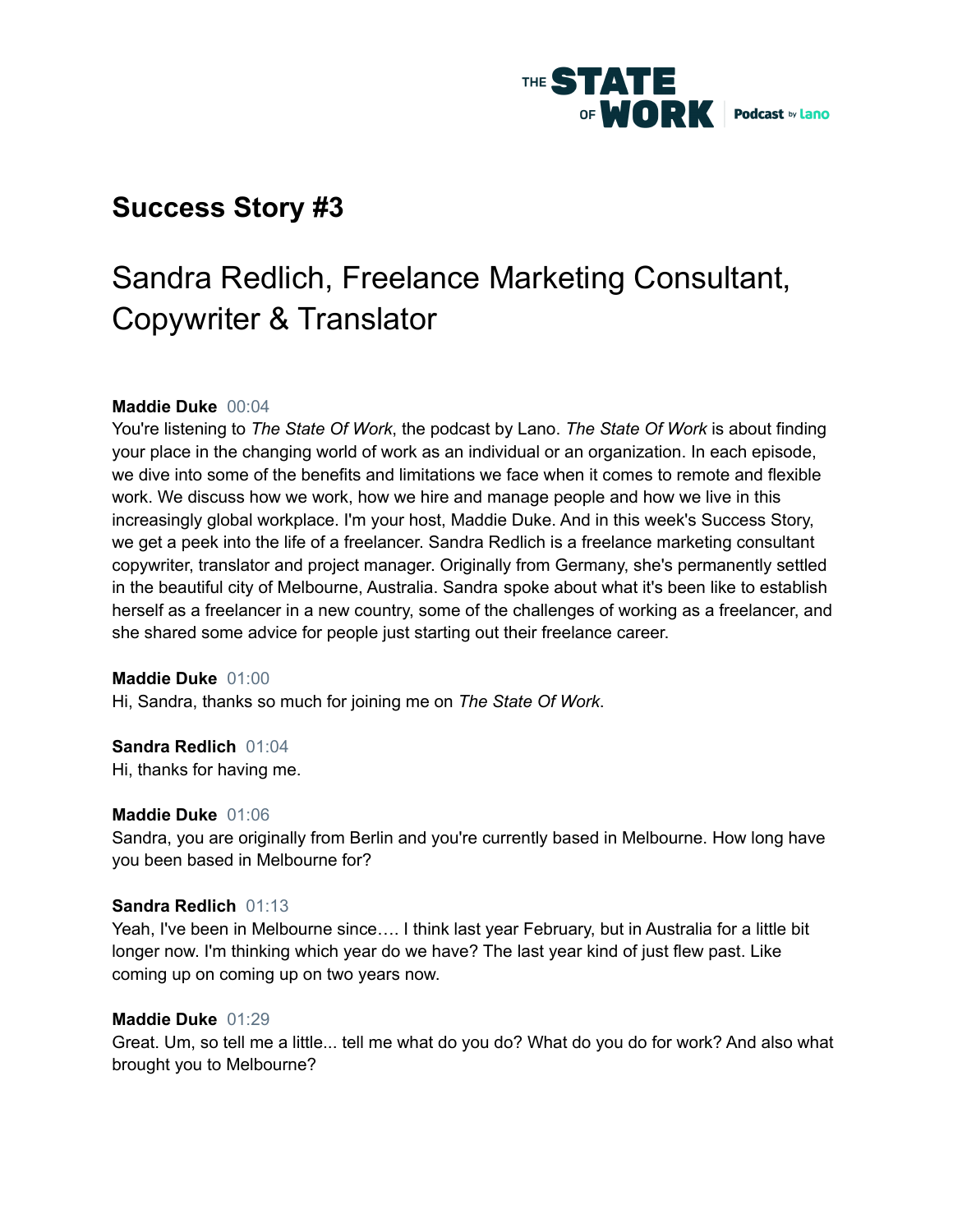

## **Sandra Redlich** 01:37

Yeah, so I'm a freelance marketing consultant, but mainly also a copywriter and translator. It's always a bit funny. There's so many descriptions for what you do, because I kind of also do social media and some project management and just a little bit of everything. But I guess the main thing is copywriting and translating. And I do that for both German clients, because as you said, I'm from Berlin originally, and also Australian clients or international clients in generally, in general. And I'm in Melbourne, because my partner's Australian. We met in Germany, actually. Um, so he was working over there. And we met and, yeah, I kind of decided together that we might give it a try over here.

**Maddie Duke** 02:22 Fantastic!

**Sandra Redlich** 02:23 ...and I did the move.

#### **Maddie Duke** 02:25

That's awesome. So well today, I'd like to talk to you a little bit about both living in Melbourne and working for clients around the world and also about freelancing in general, so maybe we'll start with what.. How long have you been freelancing for but you're already freelancing before you made the move to Australia?

#### **Sandra Redlich** 02:47

Yeah, I was already freelancing in Germany. So I started off doing it as kind of like a side hustle while I was still full time employed. And then it kind of took over. But the goal always was at that point to do it full time. So I've been doing it for….. four and a half years now, coming up on five.

#### **Maddie Duke** 03:06

Yeah, great. And you've made that huge move within that time, which is yeah, pretty amazing. What would you say your biggest challenge has been over the last four years?

#### **Sandra Redlich** 03:16

Yeah, my biggest challenge at first was kind of figuring out what I wanted to do, because I kind of, in the beginning, even had a hard time describing the one thing that I do, because I like to do a lot of different things. And that's the flexibility of not only where and when you work, but also what you work on.

**Maddie Duke** 03:33 Absolutely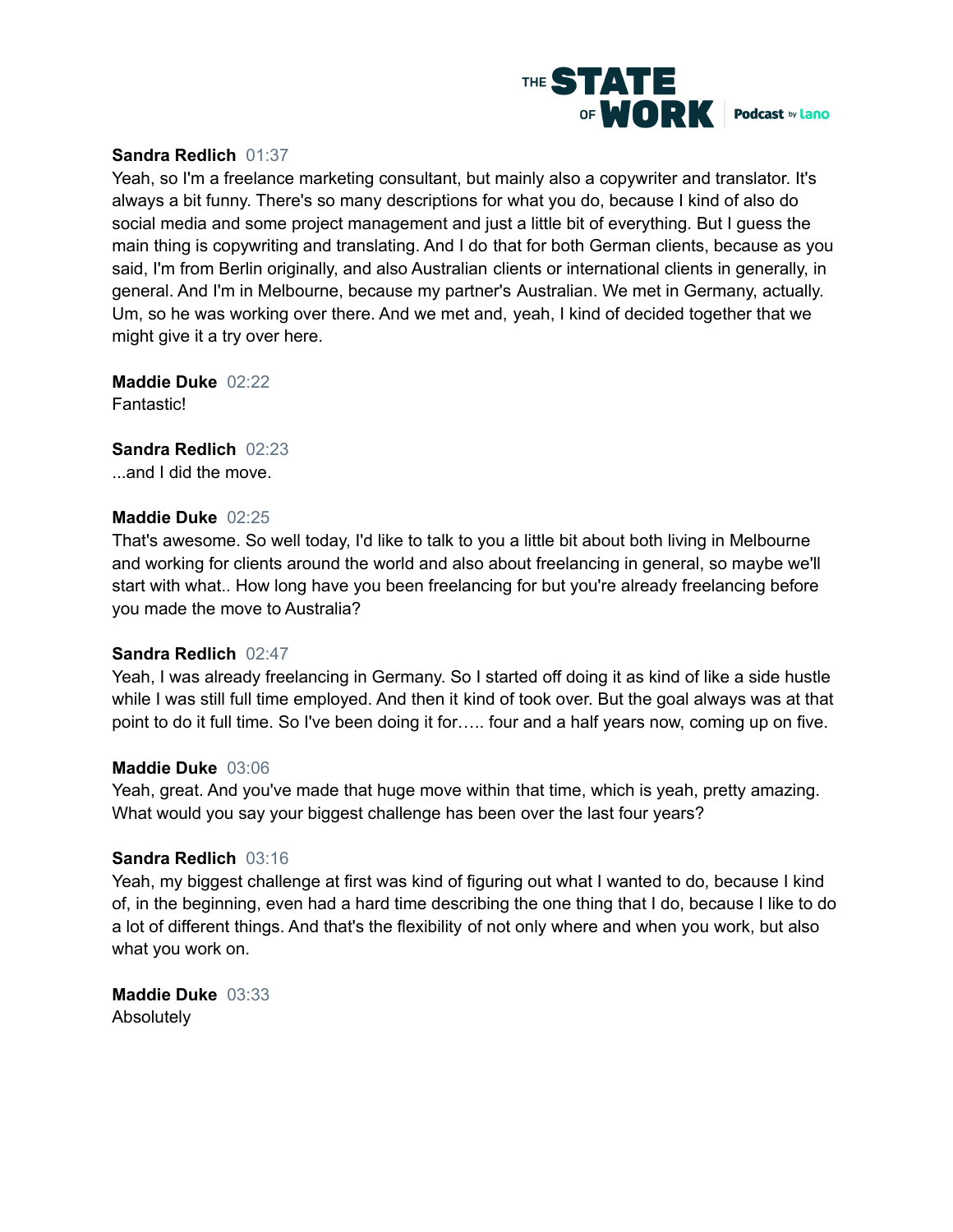

#### **Sandra Redlich** 03:34

….that's the thing that I like, and that drew me to freelancing. So that was a big challenge in the beginning. And I still sometimes struggle with that. Because I also get a little bit excitable, and I see other people doing things. And then I'm like, I want to do that as well. It sounds really cool.

**Maddie Duke** 03:50 So relatable.

#### **Sandra Redlich** 03:51

Yeah, but I think one of the biggest fears concerning the move was if I was going to be able to keep my German clients, because obviously starting off in Germany, most of my clients were German back then. And I thought, oh, the time zone difference and just people might be scared even just seeing a foreign address on the invoice or, you know, how do I do it with the currency and all of these questions that you ask yourself. So that was the biggest fear that I had, which actually turned out to be not that bad at all.

#### **Maddie Duke** 04:25

Would you be able to step us through how you ended up navigating that, like, how did your German clients take the change when you decided to move and have you been able to manage the timezone reasonably well, or has it been a problem?

#### **Sandra Redlich** 04:43

Yeah, the timezone has actually not been a problem at all. I found the one but one thing is just open communication, just letting people know where you are and what works for you. And then just planning your day around it a little bit. So now my my, all my meetings and my calls are just in my evening time. And then of course, there's the funny difference with whenever there's daylight savings in Australia and the change of timezone in Germany. So right now we're eight hours apart, which is good for me. It will be 10 come our summer and your winter. So that'll make it a little bit more difficult.

#### **Maddie Duke** 05:19 Yep.

## **Sandra Redlich** 05:20

But that has, yeah, as I said not been difficult at all. Because if you communicate it openly with people generally the response I get is people are very excited. And they get super excited about our I'm speaking to someone from the other side of the world and get that a lot still. So it's more.. happiness about it. Um, yeah, and in terms of making the move, because there was a transitional phase where I was still registered in Germany with all my business expenses and everything. And then when I actually switched to being registered here, not in Germany, here being Australia, I, yeah, just took that as an opportunity to get in touch with my clients and kind of say, hey, just to let you know, my invoicing address will change. But that's the only thing that changes for you.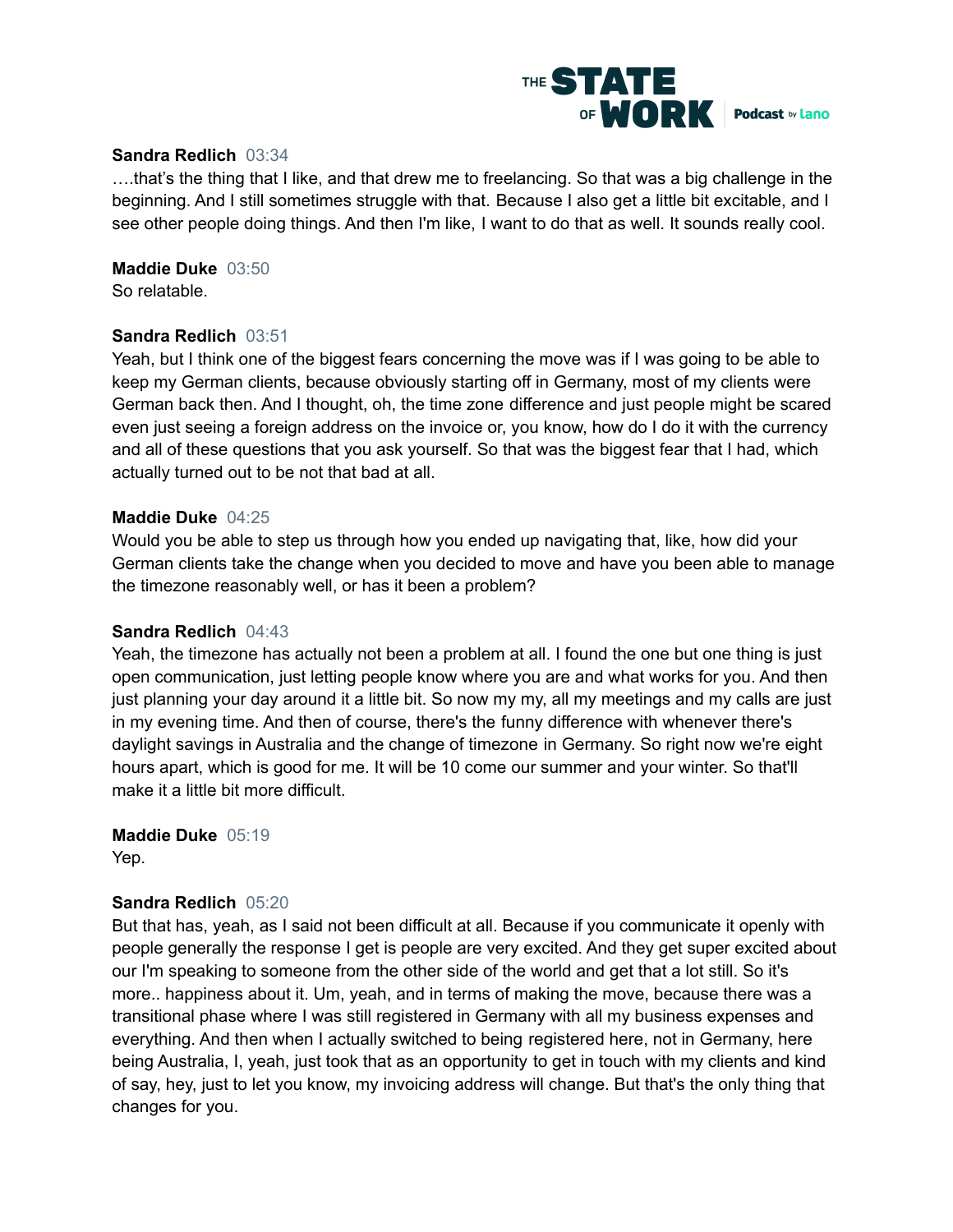

## **Maddie Duke** 06:10

Yeah, so establishing yourself as a freelancer in a new country, are there any ways that you've… or how have you connected locally with other businesses and freelancers in Australia or in Melbourne?

## **Sandra Redlich** 06:25

That's actually been one of the biggest or still ongoing challenges, definitely, because my start and Melbourne kind of coincided with the start of the pandemic. And we had a pretty tough lockdown at the start of it, two lockdowns. And it was just really restricting, and there was just no way of mingling. So I did join some Facebook groups and did some LinkedIn research to find other people. But that, honestly, didn't really lead to anything. And I've never been a person that works well in co-working spaces. I actually function quite well on my own in my home office. So that also never really interested me. So I'm only now kind of starting to get out there and make more connections. And that kind of just came naturally. By putting yourself out there and just having conversations. Sometimes it's really as easy as just letting someone or oh, actually, I work in that field. And then I find a lot of times when people go, oh, I know someone who also works in marketing who does that, and then you start having conversations and that's really valuable.

#### **Maddie Duke** 07:33

Yep, there is one - just to be completely transparent to the listeners. I'm actually from Melbourne originally and now living in Berlin, so coincidentally, Sandra and I have kind of swapped places -

**Sandra Redlich** 07:45

Yeah.

#### **Maddie Duke** 07:46

Um, but if I can recommend to you and anyone listening from Australia, there's a fantastic freelance network group on Facebook called "Freelance Jungle", definitely check them out. Um, so let's talk a little bit about clients. If I can ask you what, what would your ideal client relationship look like?

#### **Sandra Redlich** 08:08

That's difficult, because you have so much to pick and choose from. But I think for freelancers, the one thing that's always kind of missing is security and money in job and work time, so how much time you actually get to spend on working. Because I think a lot of times people especially I find, back home in Germany, people always associate being self employed with working endless hours and being just flat out. And I mean, that's kind of a dream scenario, if you have the amount of work and the clients to, to be at that point and just outsource work. But you have to get to that place at first. So my first two years, three years, it was really up and down. Also, depending on how much I actually put myself out there because back in Germany, also, I really didn't network that much or as much as I could have. So it kind of took a little bit of time to get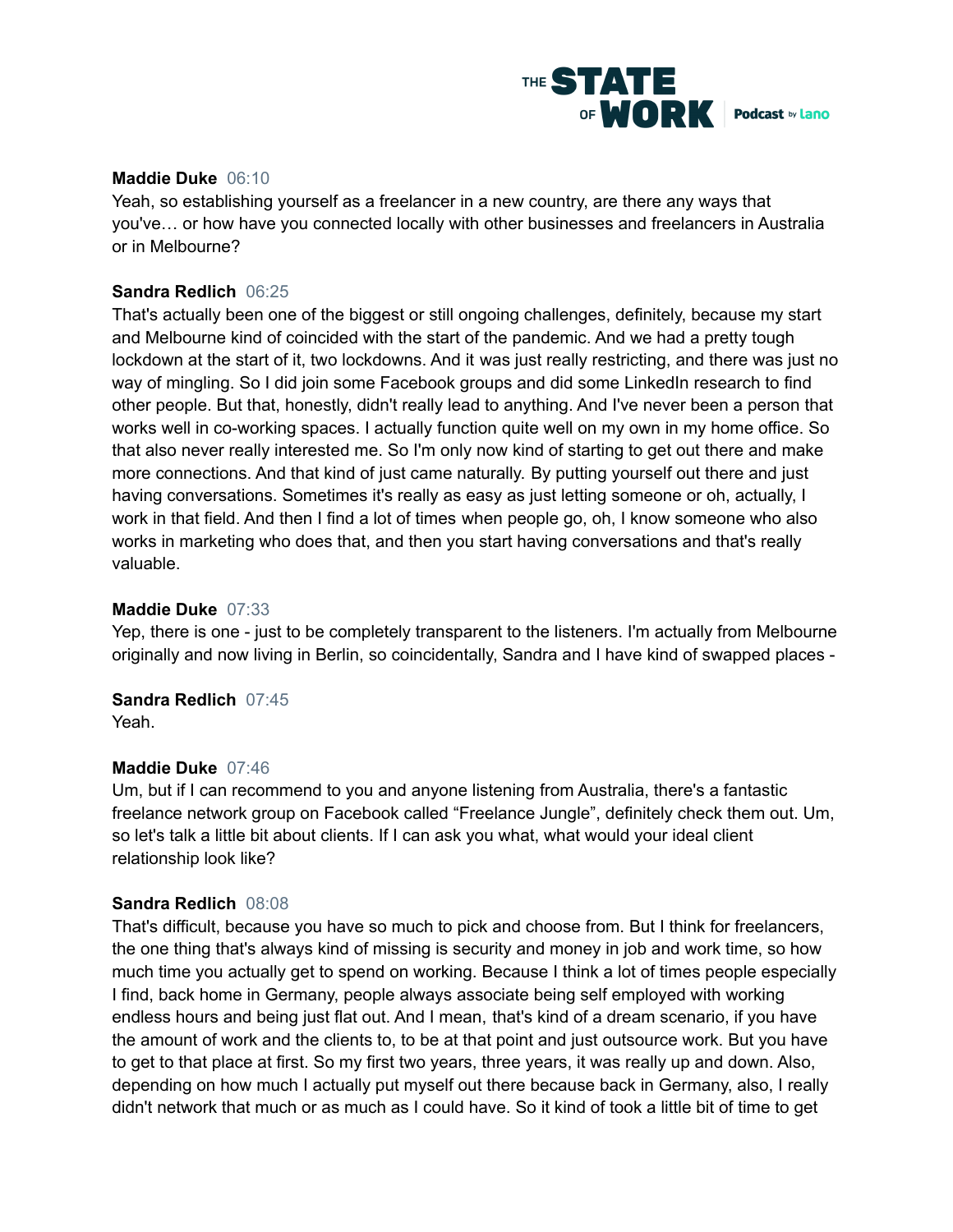

established and have that work. But an ideal client, for me would be someone who's very transparent about how much they want to work with me, and what they expect of me. Because I find a lot of times people tend to see freelancers as this amazing option to just have one task outsourced quickly. And a lot of times, that is what it is and I do that as well. But it's really awesome if you get to be part of a team a little bit more and get a little bit more insights. And you feel valued and that information is shared with you because I think that's probably one of the biggest things is sharing information...

## **Maddie Duke** 09:41

Yeah.

## **Sandra Redlich** 09:42

...because I find especially as a copywriter, oftentimes you you get a quick briefing. And I like short briefings. I don't like the three page PDF documents that much. But it's nice to get some feedback after as well, just in terms of how is the article performing what were you actually looking to achieve with it? Are we achieving it? Is there anything I can take away from it in terms of changing the headlines, or we will would have liked a little bit more linking or a little bit more personable approach in the copy. So something that I can take away and learn from as well. So yeah, an ideal client would do that as well.

## **Maddie Duke** 10:21

Yeah, that's a great point. Have you ever had to let go of a client, like resign or fire a client that just wasn't a good match?

## **Sandra Redlich** 10:31

Yeah, I've thought about it a couple of times. Both of the cases actually been…. actually I did. And now that I'm thinking about it, I did, actually, yes, I did do that. And there were a couple of times where I considered it almost did it a lot of times, because of just the payments process being extremely difficult to handle with a lot of reminders, and just no replies, and you're just feeling like you're being ripped off, which has happened to me in the beginning, as well, where you do perform work, and then you never hear of them again, especially as a young freelancer or just starting out, you don't really know what to do. And I still am a little bit wary of that. I don't like yeah, weirdly enough, I don't like talking about finances with my clients too much in terms of, hey, where's my money. You just never like to remind people too much of that.

## **Maddie Duke** 11:25

Yeah. It's interesting, because as a freelancer, you're essentially running your own business. And in addition to the service and skill that you're actually providing for a client, you've got to bring all these other skills like managing clients and managing payments and having those conversations that may not have originally been part of your ideal kind of skill set. Yeah, that is at least what I've found and it sounds a little bit like that as well with you.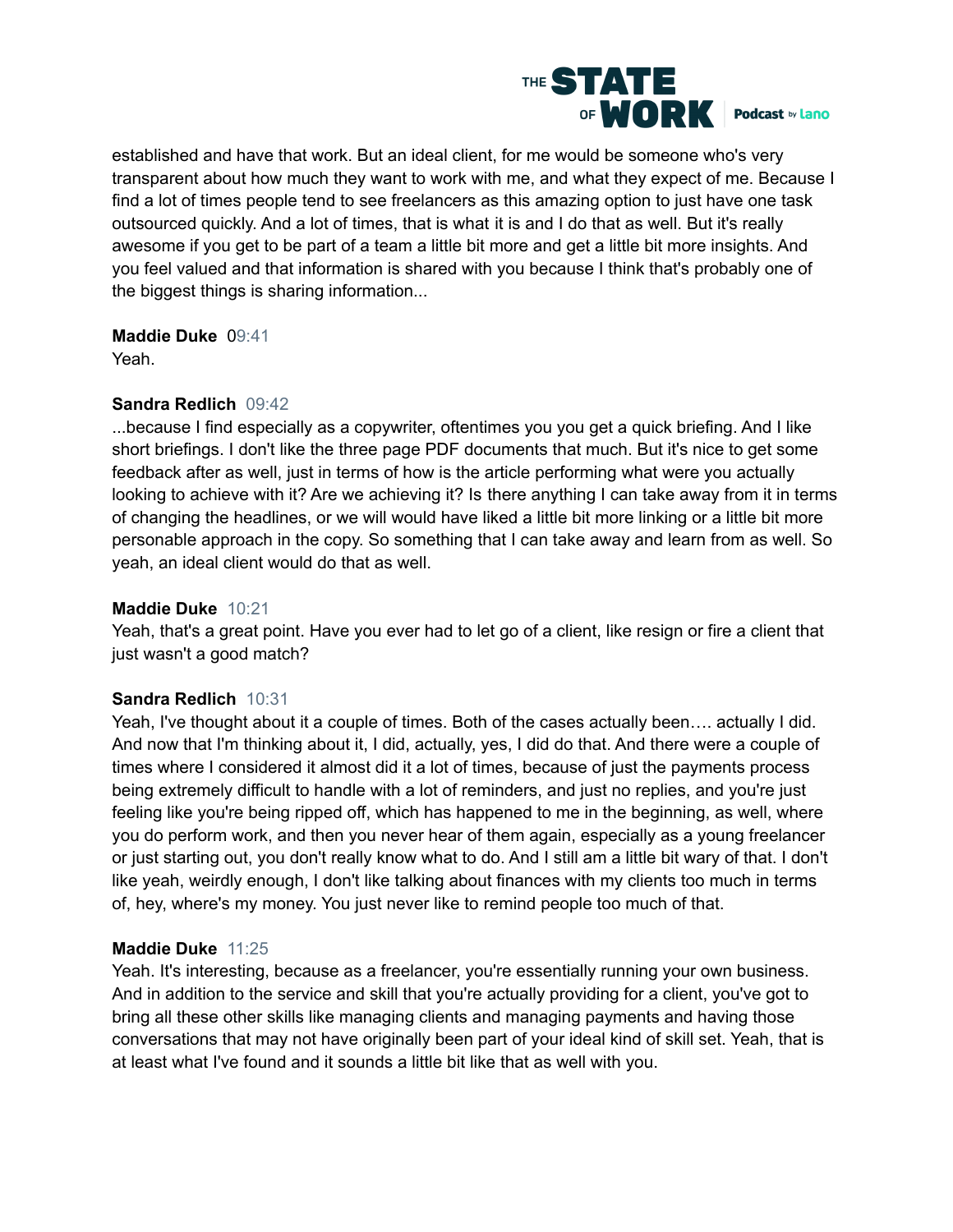

**Sandra Redlich** 11:53

Definitely.

## **Maddie Duke** 11:54

Do you have any rituals around or like celebrations around finishing a new project or any milestones along your freelance journey? And the reason I ask is, partly because I know it can be really hard to build community. And when you're, when you're in an employment situation, and you've got colleagues, and you're celebrating together internally, with everyone else in the office who's been working there, together as a freelancer, you're kind of a sole operator. And I think it can be really important to celebrate milestones for yourself. Is that something that you do?

## **Sandra Redlich** 12:29

Not actively, I think it's a really good point that you're bringing up and I probably should do that more. One thing I have learned though, and I need to, like actively remind myself to do it, is just to share with my friends and family, what I'm doing and what I'm working on. Because a lot of times I get amazing feedback. And you know, you get that celebration that you would usually have from coworkers. But I guess it's a little bit difficult sometimes to bring it up. Because it's, it's hard to explain your work sometimes, especially to people who don't work in the industry. And then all the work you have to put into explaining it and kind of setting the framework to then go, hey, I did this amazing thing. And have an appropriate reaction or the reaction you find appropriate is a little bit difficult. But if you do break it down and make it more simple, I guess, people, the number one thing is people also just get excited, if you're excited. So if you tell them, hey, I did this thing, and it's really cool. They probably won't say oh I don't get it, why is it cool, I've never heard of this….

## **Maddie Duke** 13:33

Yeah, they're just like, I don't get it. But yay, well done you!

## **Sandra Redlich** 13:38

Exactly. And sometimes that's all you need, right? You just need...

**Maddie Duke** 13:43 Yeah definitely,

## **Sandra Redlich** 13:45

…..someone's your cheerleader to kind of celebrate with you, yep.

## **Maddie Duke** 13:46

Yeah. Do you have any sort of self care tips or rituals around making sure that you don't burn out or or overwork, like you mentioned earlier about? There is a bit of a, I mean, I would say there's almost two views. Like some people seem to think that freelance is like in between jobs and not really doing anything. And then other people understand that with freelancing, it's in self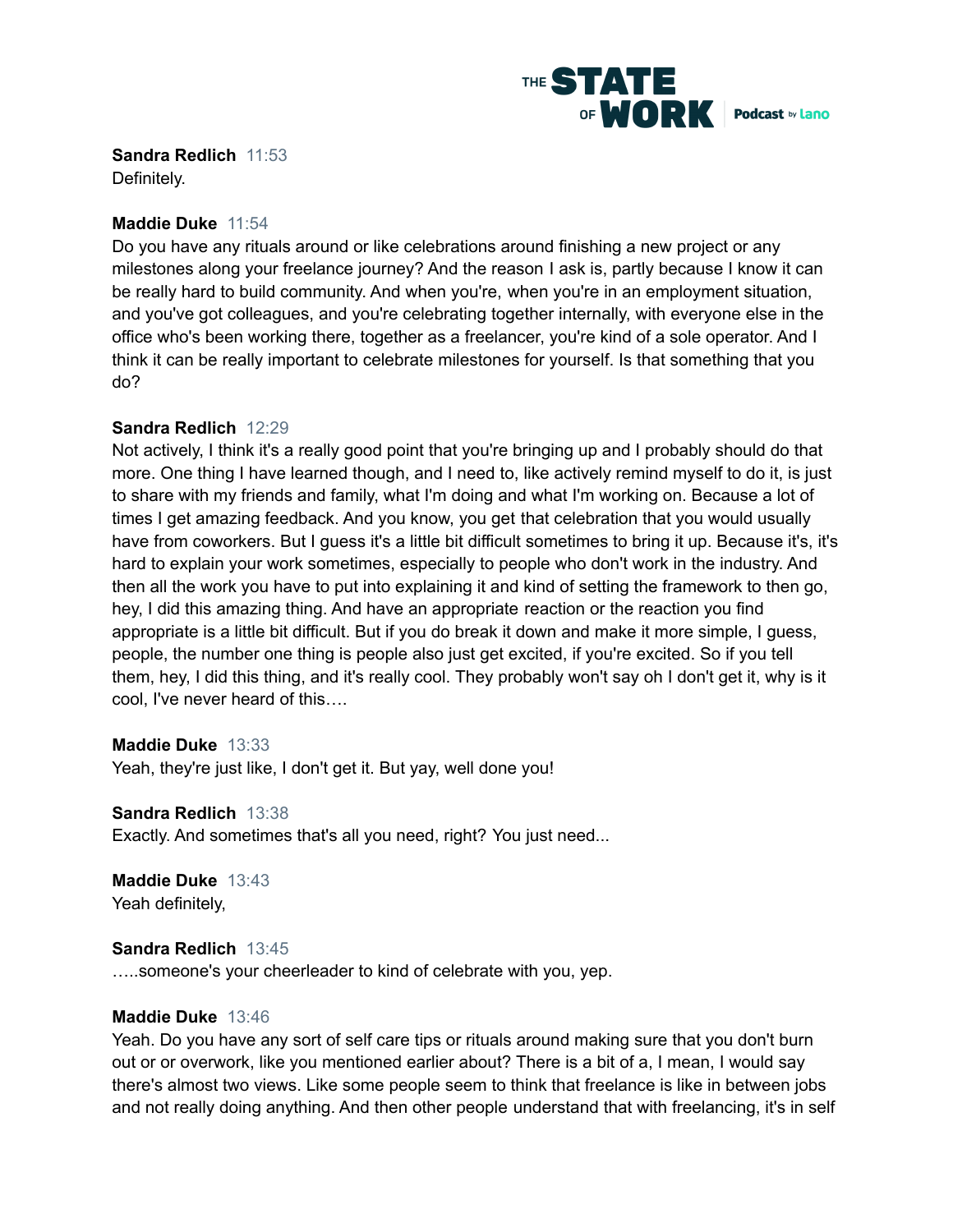

employment, it's often more like you're actually never not working. If you're not working on client work. You're working on getting new clients and managing the admin side of your business. And it can really lead to burnout. And yeah, I wanted to ask about any preventative tips that you might have to share.

## **Sandra Redlich** 14:29

I think just planning your day is a very big thing for me, routine, I guess, building a routine and a job that usually doesn't have a lot of routines. So now when I know I have a lot of calls or meetings in the evenings, I'll make sure that there's a period in the afternoon where I'll just take two hours off and just do things around the house, do a workout or just do something that is good for me. Also, what's really helped is I have a dog so I Every lunch break, we go for a walk for an hour. So that's really, that's become also routine. And it really helps to just get yourself away from the computer, you're not even thinking about it, you're fully focusing on walking and being outside and interacting with your dog. So that's definitely helped for me, and also planning my day around my own personal preferences. And not sticking so much to the nine to five office hours that we all know, because I did find or I still find that. I feel like I'm expected to sit at my computer at 9am, even though I don't have to, especially with the different timezones, people won't care if I sit at nine or a 10 or 11, or at seven in the morning.

## **Maddie Duke** 13:57

But actually one of the benefits to freelancing

## **Sandra Redlich** 13:59

Yeah, absolutely. But I actually found that I work better in the mornings, I'm more, especially if I'm writing creative copy that I'm way better in the mornings, and I tend to do more administrative work in the afternoons. So just planning my day around that and knowing that's, that's how it works best for you, that really helps.

## **Maddie Duke** 16:08

Awesome. So would you have any advice? What advice would you have for someone that might just be starting out as a freelancer?

## **Sandra Redlich** 16:19

Yeah, actually, one of my good friends is kind of in the process of doing that. And we talk about it a lot, obviously, because she asks for advice. And yeah, I think people get overwhelmed by the amount of information that is out there and the country-specific regulations you have to meet. I know Germany, especially can be very confusing with all of the paperwork in all of the administrative stuff that you need to do. So I think the number one advice would be just don't let that bring you down, don't let that steal your dream of being self employed. Because it is easy to be crushed by that and just say it's easier to just stick with a normal job. And also don't think, don't think you can't do it. And don't think you can't do it by yourself. Because I think a lot of people tend to what they see all this information. And then they think they have to hire an accountant immediately and pay for this and pay for that service. And kind of like